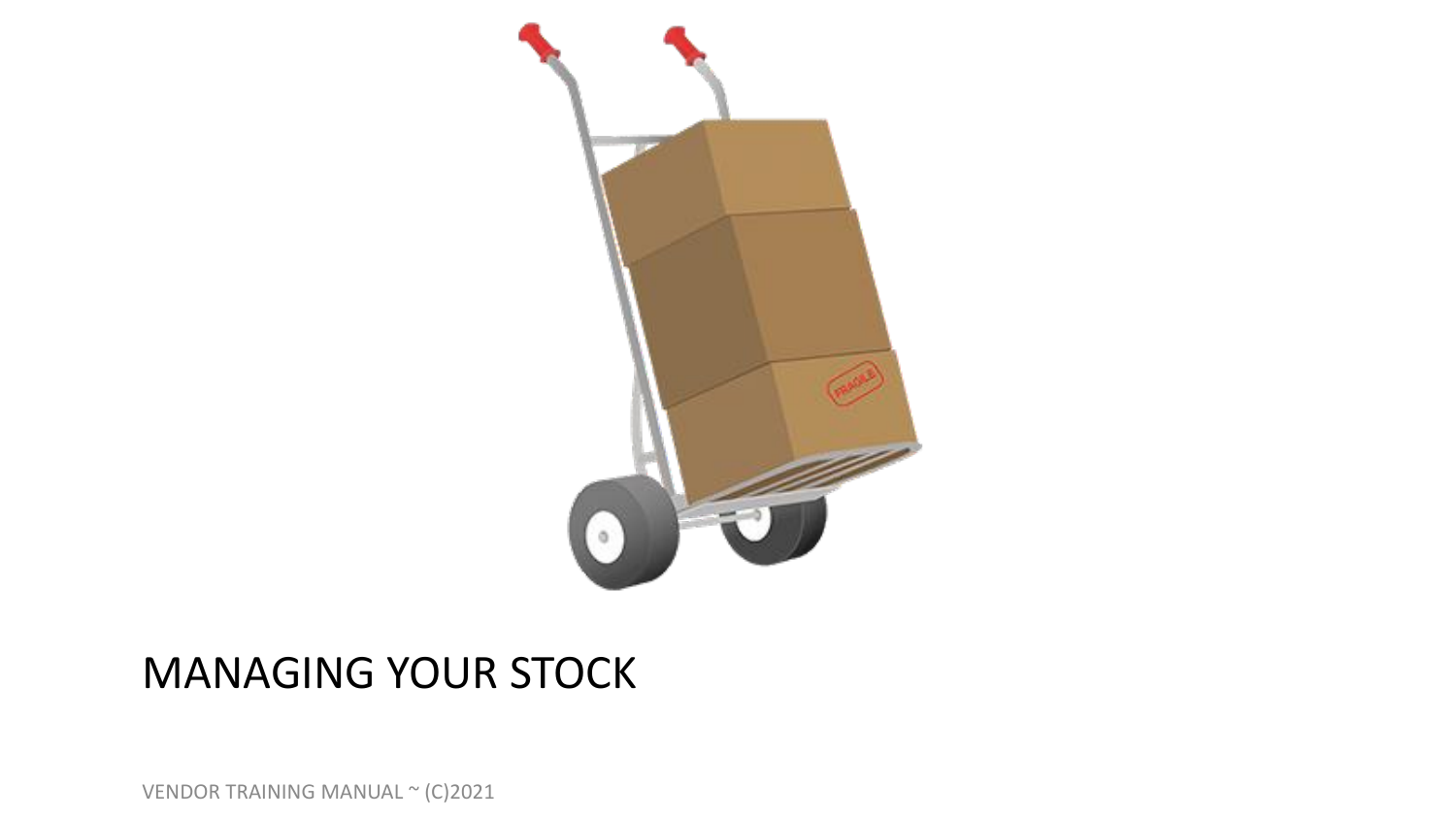### 1. Go to Products and select "Manage Products"

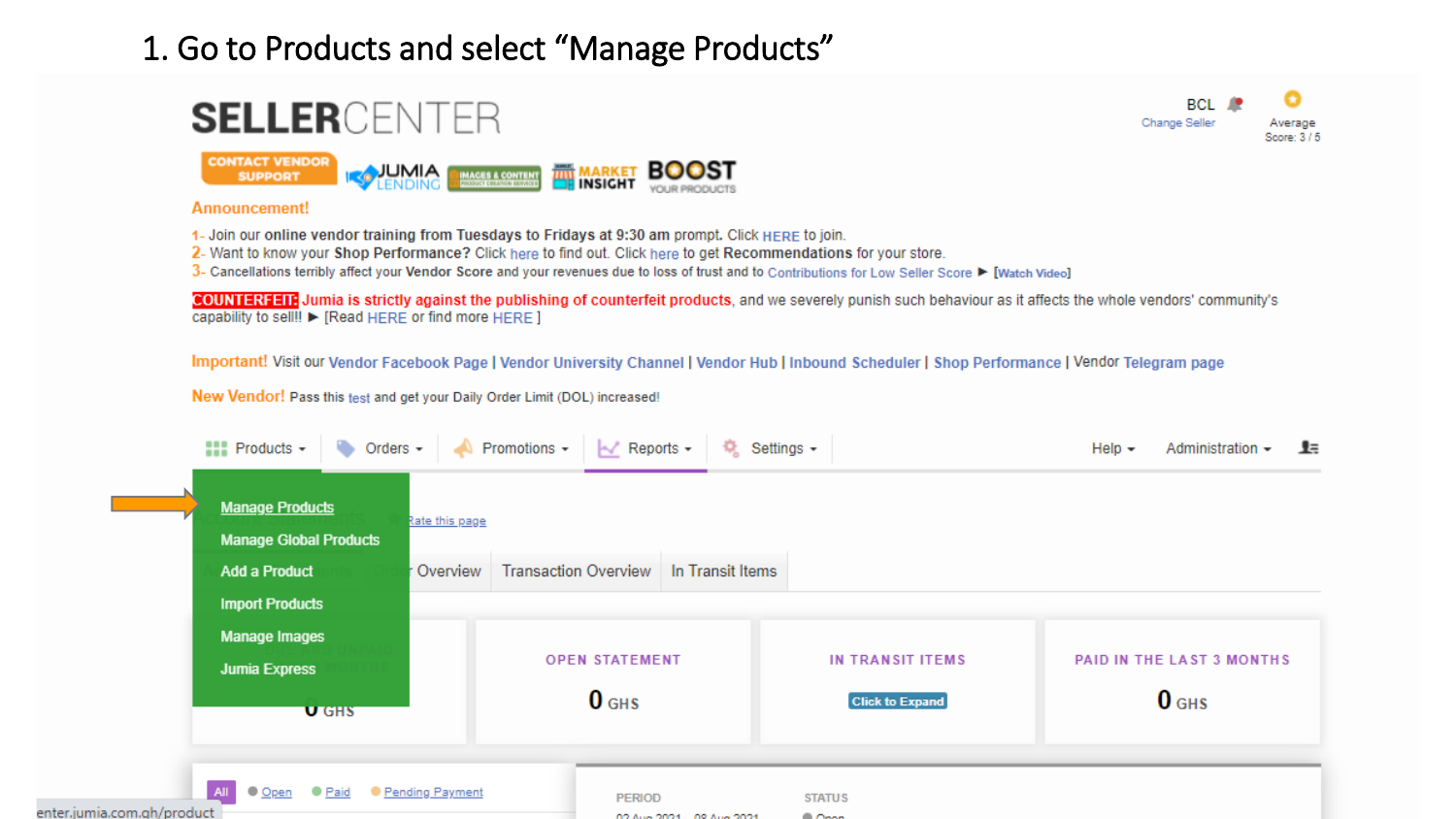## 2. Click on the number under "Available" for the product

COUNTERFEIT Jumia is strictly against the publishing of counterfeit products, and we severely punish such behaviour as it affects the whole vendors' community's capability to sell!! ► [Read HERE or find more HERE ]

Important! Visit our Vendor Facebook Page | Vendor University Channel | Vendor Hub | Inbound Scheduler | Shop Performance | Vendor Telegram page

New Vendor! Pass this test and get your Daily Order Limit (DOL) increased!

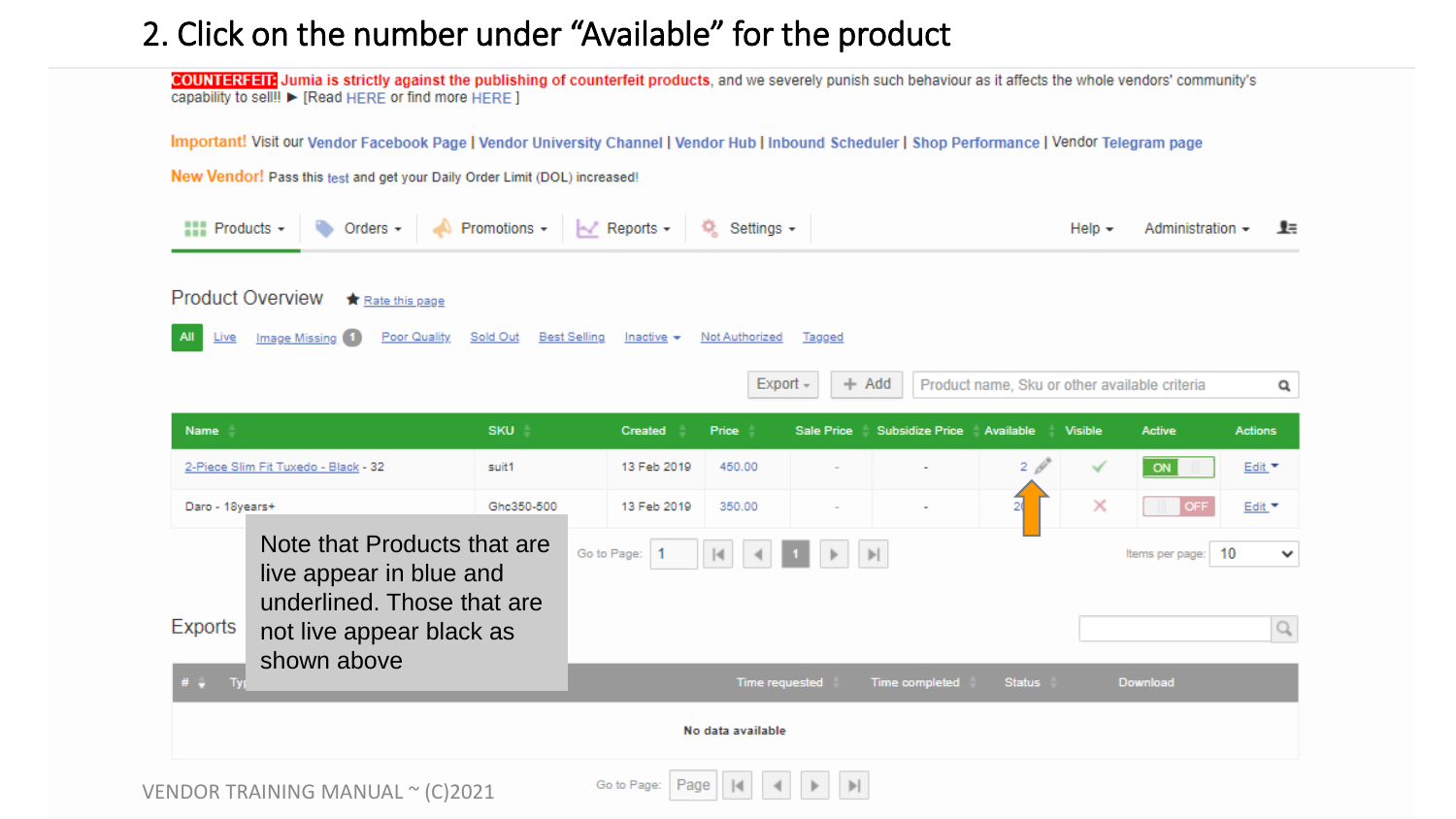## 3. Edit the Number of Allocated stock to reflect what you currently have available

COUNTERFEIT Jumia is strictly against the publishing of counterfeit products, and we severely punish such behaviour as it affects the whole vendors' community's capability to sell!! ► [Read HERE or find more HERE ]

Important! Visit our Vendor Facebook Page | Vendor University Channel | Vendor Hub | Inbound Scheduler | Shop Performance | Vendor Telegram page

New Vendor! Pass this test and get your Daily Order Limit (DOL) increased!

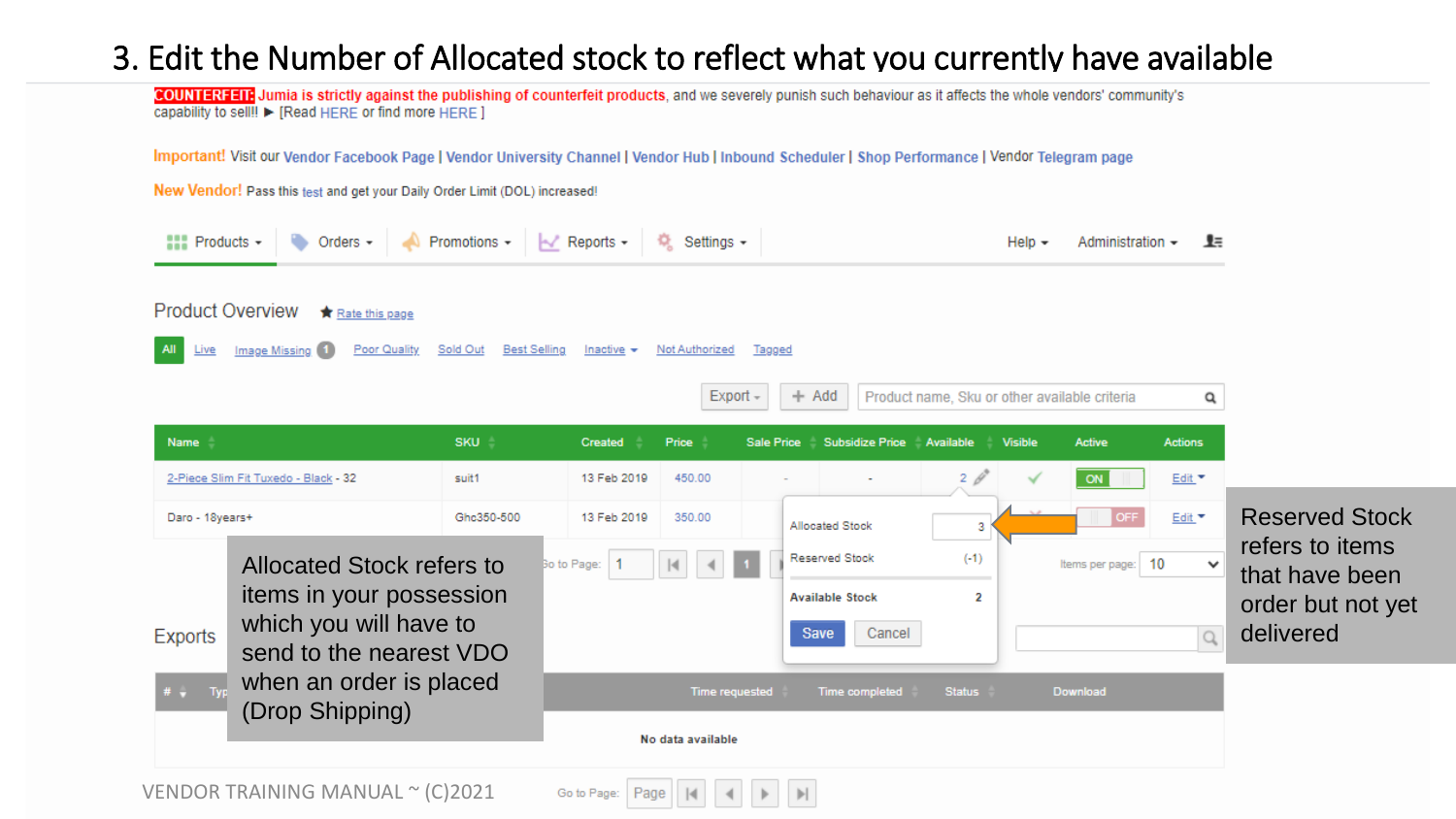#### octogh

#### X688B Hot 10 Play Dual SIM - 64GB HD 4GB RAM - Obsidian Black

Smartphone - Black

Hot 10T Dual SIM - 128GB HDD - 4GB Smartphone - Black

X657 Smart 5 Dual SIM Smartphone - 3 HDD - 2GB RAM - Black FS

Hot 10T - 64GB HDD - 4GB RAM Smartphone - Black

Note 10 - 4G Dual SIM - 64GB HDD - 40 RAM Smartphone - Black

Hot 10T - 64GB HDD - 4GB RAM Smartphone - Purple

Hot 10T - 64GB HDD- 4GB RAM Smarti - Heart of Ocean

Note 10 Pro - 4G Dual SIM - 128GB HE 8GB RAM Smartphone - Purple - Preord

Note 10 - 4G Dual SIM - 64GB HDD - 40 RAM Smartphone - Emerald Green - Pro

Note 10 - 4G Dual SIM - 128GB HDD - 4 RAM Smartphone - Black - Preorder

Note 10 Pro - 4G Dual SIM - 128GB HDD -4GB RAM Smartphone - Emerald Green -

- 1. Fulfilment by Jumia Stock refers to items that are currently at the Jumia Warehouse which Jumia will package and deliver when ordered as part of the Jumia Express Service
- 1. Fulfilment by Jumia Stock Nonsellable refers to stock which is currently with Jumia but cannot be sold due to issues such as damage or
- 1. Real Time Stock refers to items that are currently in the cart of customers but not purchased yet
- 1. Caution Sign beside the number **A** available indicates that the stock is reducing quickly (fast selling) and needs to be replenished

31 May 2021

970.00

note10 Green

| 709.00        | ÷                                                       | $1 \phi^2$<br>A              |          | ON         | Edit *  |  |
|---------------|---------------------------------------------------------|------------------------------|----------|------------|---------|--|
| 837.0         | <b>Allocated Stock</b>                                  | 0                            | $\times$ | ON         | Edit *  |  |
| sellable      | Fulfillment by Jumia Stock<br>Fulfillment by Jumia Non- | 3<br>$(-1)$<br>$\mathcal{E}$ | $\times$ | OFF.       | Edit *  |  |
| 760.0         | <b>Real Time Stock</b>                                  | $(-1)$<br>)                  | ×        | ON         | $E$ dit |  |
| 792.0         | <b>Available Stock</b>                                  | 1                            | $\times$ | <b>OFF</b> | Edit *  |  |
| Save<br>751.0 | Cancel                                                  |                              | $\times$ | ON         | Edit *  |  |
| 751.00        |                                                         |                              | ×        | ON         | Edit *  |  |
|               |                                                         |                              | ×        | OFF.       | Edit *  |  |
|               |                                                         |                              | $\times$ | <b>OFF</b> | Edit *  |  |
|               |                                                         |                              | ×        | <b>OFF</b> | Edit *  |  |
| -             |                                                         |                              | ×        | <b>OFF</b> | Edit *  |  |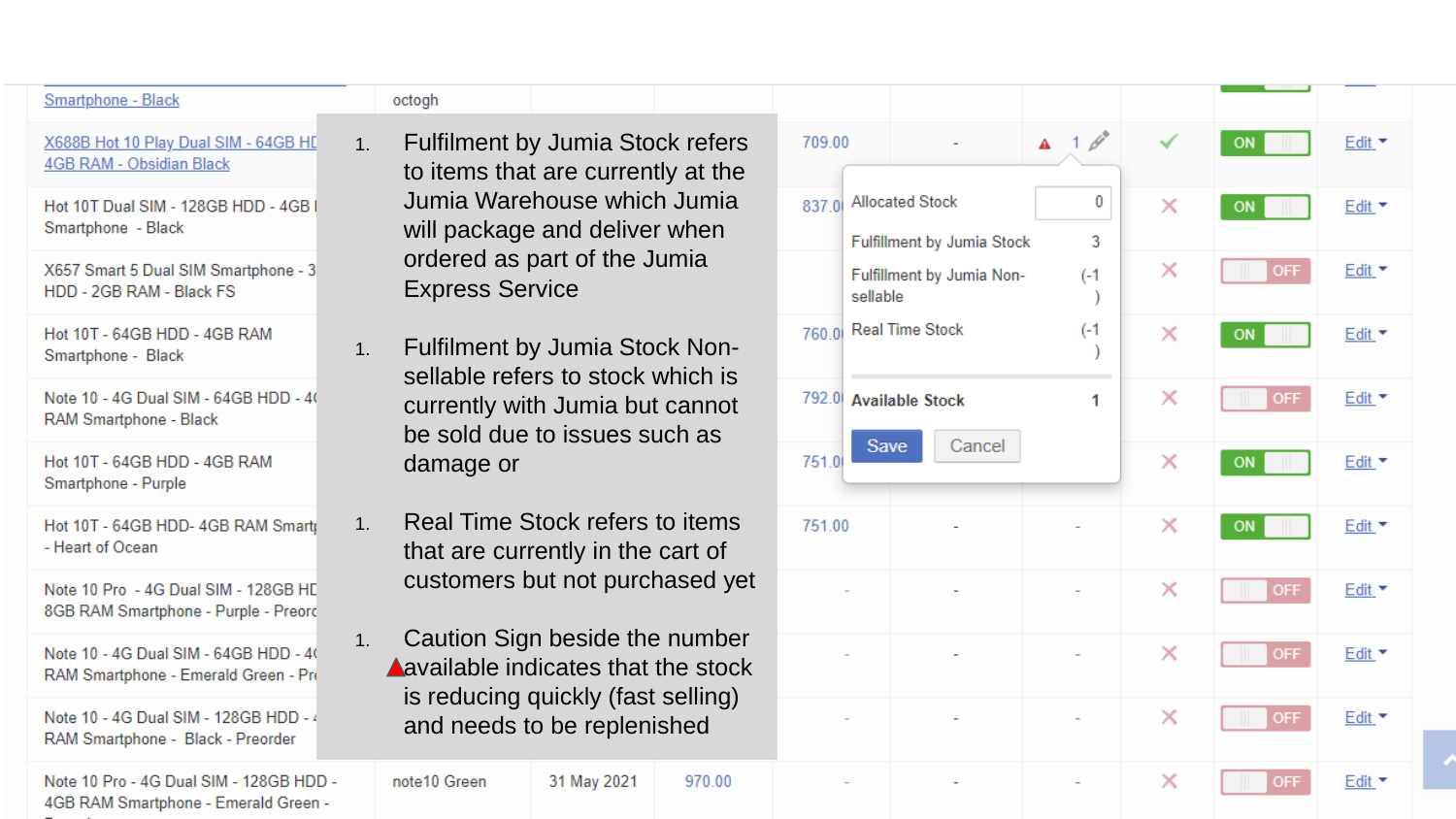#### Go to the "Active" Column and click on the button to activate/deactivate a product

COUNTERFEIT Jumia is strictly against the publishing of counterfeit products, and we severely punish such behaviour as it affects the whole vendors' community's capability to sell!! ► [Read HERE or find more HERE ]

Important! Visit our Vendor Facebook Page | Vendor University Channel | Vendor Hub | Inbound Scheduler | Shop Performance | Vendor Telegram page

New Vendor! Pass this test and get your Daily Order Limit (DOL) increased!